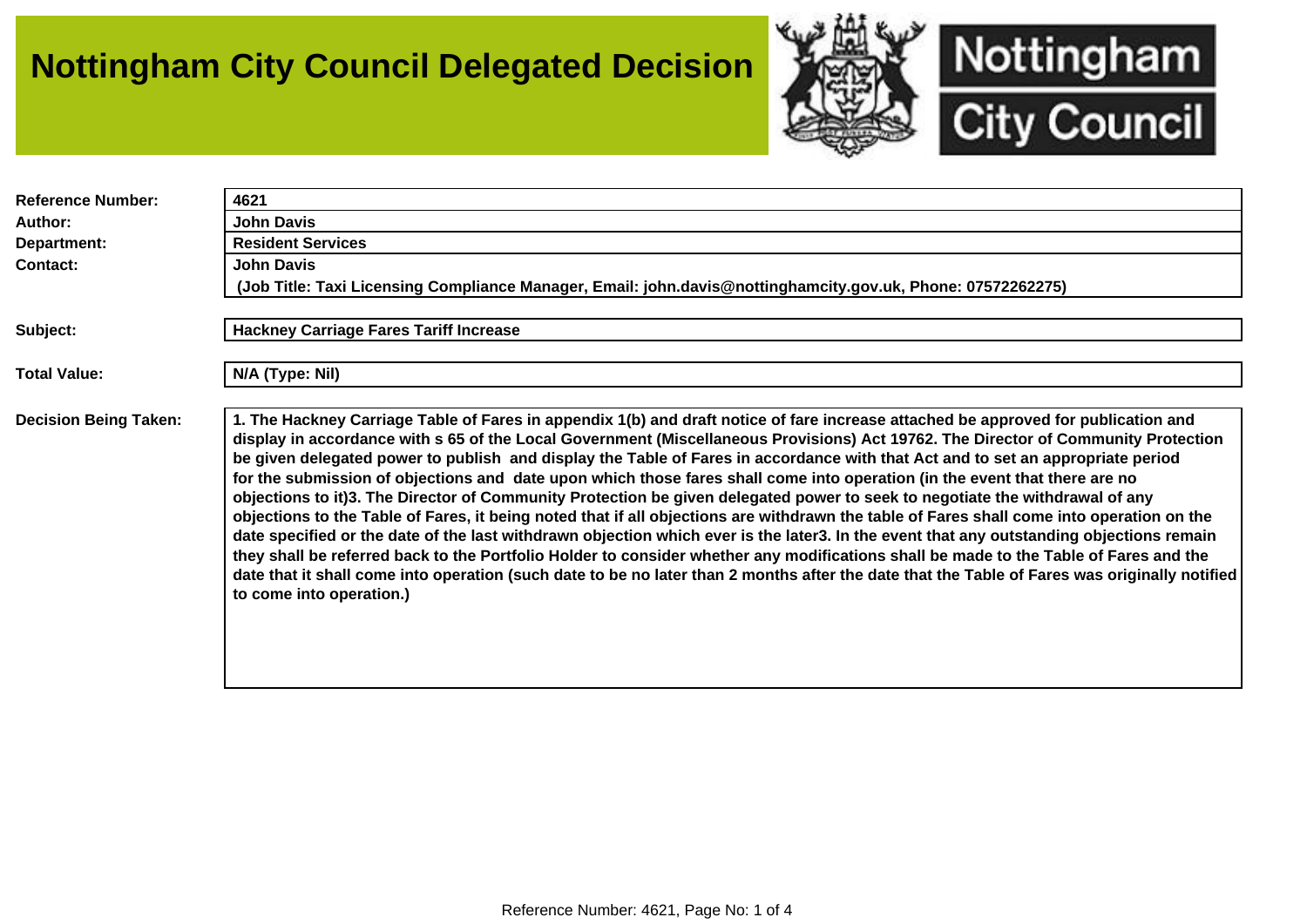| Reasons for the Decision(s) 1. For journeys by Hackney Carriage wholly within the City boundary, the Council may fix the rates or fares within                                                                                                                              |
|-----------------------------------------------------------------------------------------------------------------------------------------------------------------------------------------------------------------------------------------------------------------------------|
| the district for time and distance, and all other charges in connection with the hire or with the arrangements for the hire. These are                                                                                                                                      |
| specified in a "Table of Fares". The setting of fares and consideration of objections thereto has to comply with the                                                                                                                                                        |
| process set out in section 65 of the Local Government (Miscellaneous Provisions) Act 1976 ("the Act"). Whilst proprietors of a                                                                                                                                              |
| Hackney Carriage cannot charge more, they can charge less that the rates specified in the Table of Fares, if they choose to do so. To                                                                                                                                       |
| charge more would constitute a criminal offence under the Act. 2. A joint request has been                                                                                                                                                                                  |
| made by the Nottingham Licensed Taxi Owners Drivers Association and Nottingham City Hackney Taxi Organisation proposing a                                                                                                                                                   |
| variation by way of an increase in the current permitted fares specified in the current Table of Fares. The request consists of an                                                                                                                                          |
| increase in the daytime and night-time rates of tariff, extension of the time for the fare and a half tariff on Christmas Eve to 12 noon, an                                                                                                                                |
| increase in the charge for waiting and for an addition £1 charge per journey on Bank Holidays. There were also some                                                                                                                                                         |
| administrative requests to the Table of Fares such as inclusion of a statement that making off without payment is an offence.3. Since the<br>last fare increase in 2018, it is claimed that insurance costs have increased to between £1500 and £2500 per year depending on |
| the type of vehicle insured, compared with £1200 to £1800 3 years ago and that diesel prices have increased by 24% since the last fare<br>increase, from 135.1p to 177.5p per litre. Also, due to the recent implementation of the Councils Age & Emissions                 |
| Policy, investment in new vehicles is particularly high and ranges between £35,000 and £72,000. The Consumer Price Index (CPI) rose by                                                                                                                                      |
| 7.0% in the 12 months to March 2022.4. Appendix 1(a) contains the current Table of Fares with the proposed increases shown in                                                                                                                                               |
| Appendix 1(b). Appendix 1(c) shows the percentage increase in tariff together with information relating to                                                                                                                                                                  |
| average fare and fuel costs. should the proposals be approved 5. The average daytime proposed increase is                                                                                                                                                                   |
| 15.36% whilst                                                                                                                                                                                                                                                               |
| the average night-time proposed increase is 12.3%. Such an increase is seen as proportionate and                                                                                                                                                                            |
| necessary balancing the interests of paying taxi passengers and hackney carriage                                                                                                                                                                                            |
| proprietors. It will also enable the proprietors to maintain their vehicles in                                                                                                                                                                                              |
| good order to the benefit of passengers, by offsetting some of the pressures of                                                                                                                                                                                             |
| previous increases in inflation and fuel increases in the intervening 3 years                                                                                                                                                                                               |
| since the last increase, all of which have heightened running and maintenance costs. The increase will also enable proprietors to                                                                                                                                           |
| fulfil the                                                                                                                                                                                                                                                                  |
| requirements brought about by changes to the Age & Emissions Policy                                                                                                                                                                                                         |
| approved by the Regulatory and Appeals Committee on 18 December 2017 which has had some financial                                                                                                                                                                           |
| impact in that proprietors have, and will have to, fund new vehicles to be                                                                                                                                                                                                  |
| compliant with the requirements of that policy, namely Euro 6 or Ultra Low                                                                                                                                                                                                  |
| <b>Emission Vehicles.</b>                                                                                                                                                                                                                                                   |
|                                                                                                                                                                                                                                                                             |
|                                                                                                                                                                                                                                                                             |
|                                                                                                                                                                                                                                                                             |
|                                                                                                                                                                                                                                                                             |
|                                                                                                                                                                                                                                                                             |
|                                                                                                                                                                                                                                                                             |
|                                                                                                                                                                                                                                                                             |
|                                                                                                                                                                                                                                                                             |
|                                                                                                                                                                                                                                                                             |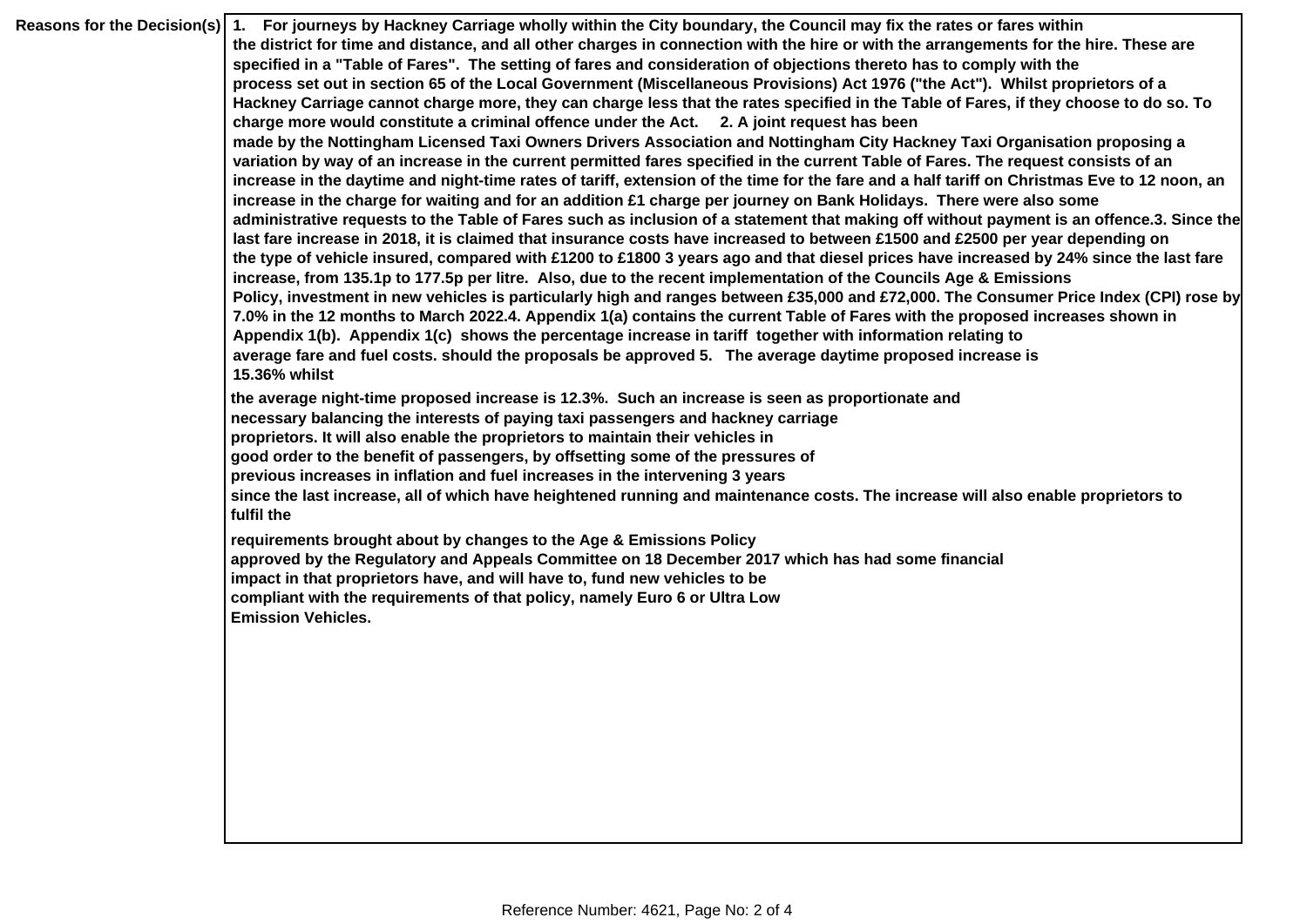| <b>Briefing notes documents:</b>            | Report appendix 1 110422 draft.docx, Notice of fare increase - draft 13042022.docx                                                                                                                                                                                                                                                                                                                                                                                                                                                                                                                                                                                                    |
|---------------------------------------------|---------------------------------------------------------------------------------------------------------------------------------------------------------------------------------------------------------------------------------------------------------------------------------------------------------------------------------------------------------------------------------------------------------------------------------------------------------------------------------------------------------------------------------------------------------------------------------------------------------------------------------------------------------------------------------------|
| <b>Other Options Considered:</b>            | OTHER OPTIONS CONSIDERED IN MAKING RECOMMENDATIONS<br>Refusing the application for a tariff increase has been considered but rejected due to the rises in<br>the cost of diesel and the cost of living. The trade has been particularly hit hard by the pandemic and lockdowns which<br>resulted in a significant fall in business customers and the closure of the night time economy with a number of Hackney drivers moving<br>to the Private Hire Trade who can set or change their fares without Council approval. The proposed variation is a reasonable increase to<br>coincide with the inflated cost of living and maintaining a safe and suitable Hackney Carriage vehicle. |
| <b>Background Papers:</b>                   | N/A                                                                                                                                                                                                                                                                                                                                                                                                                                                                                                                                                                                                                                                                                   |
|                                             |                                                                                                                                                                                                                                                                                                                                                                                                                                                                                                                                                                                                                                                                                       |
| <b>Published Works:</b>                     | N/A                                                                                                                                                                                                                                                                                                                                                                                                                                                                                                                                                                                                                                                                                   |
| <b>Affected Wards:</b>                      | <b>Citywide</b>                                                                                                                                                                                                                                                                                                                                                                                                                                                                                                                                                                                                                                                                       |
| <b>Colleague / Councillor</b><br>Interests: | N/A                                                                                                                                                                                                                                                                                                                                                                                                                                                                                                                                                                                                                                                                                   |
| <b>Consultations:</b>                       | If the fare increase is approved by the Portfolio Holder then a notice of the fare increase will be published as a public notice in the<br>Nottingham Post for 14 days to allow representations to be made by members of the public.                                                                                                                                                                                                                                                                                                                                                                                                                                                  |
| <b>Crime and Disorder</b><br>Implications:  | <b>None</b>                                                                                                                                                                                                                                                                                                                                                                                                                                                                                                                                                                                                                                                                           |
| <b>Equality:</b>                            | EIA not required. Reasons: The proposal if introduced would be applied to<br>all journeys carried out by hackney carriage drivers and will therefore impact<br>on all users.                                                                                                                                                                                                                                                                                                                                                                                                                                                                                                          |
| <b>Decision Type:</b>                       | <b>Portfolio Holder</b>                                                                                                                                                                                                                                                                                                                                                                                                                                                                                                                                                                                                                                                               |
|                                             |                                                                                                                                                                                                                                                                                                                                                                                                                                                                                                                                                                                                                                                                                       |
| Subject to Call In:                         | Yes                                                                                                                                                                                                                                                                                                                                                                                                                                                                                                                                                                                                                                                                                   |
| <b>Call In Expiry date:</b>                 | 16/05/2022                                                                                                                                                                                                                                                                                                                                                                                                                                                                                                                                                                                                                                                                            |